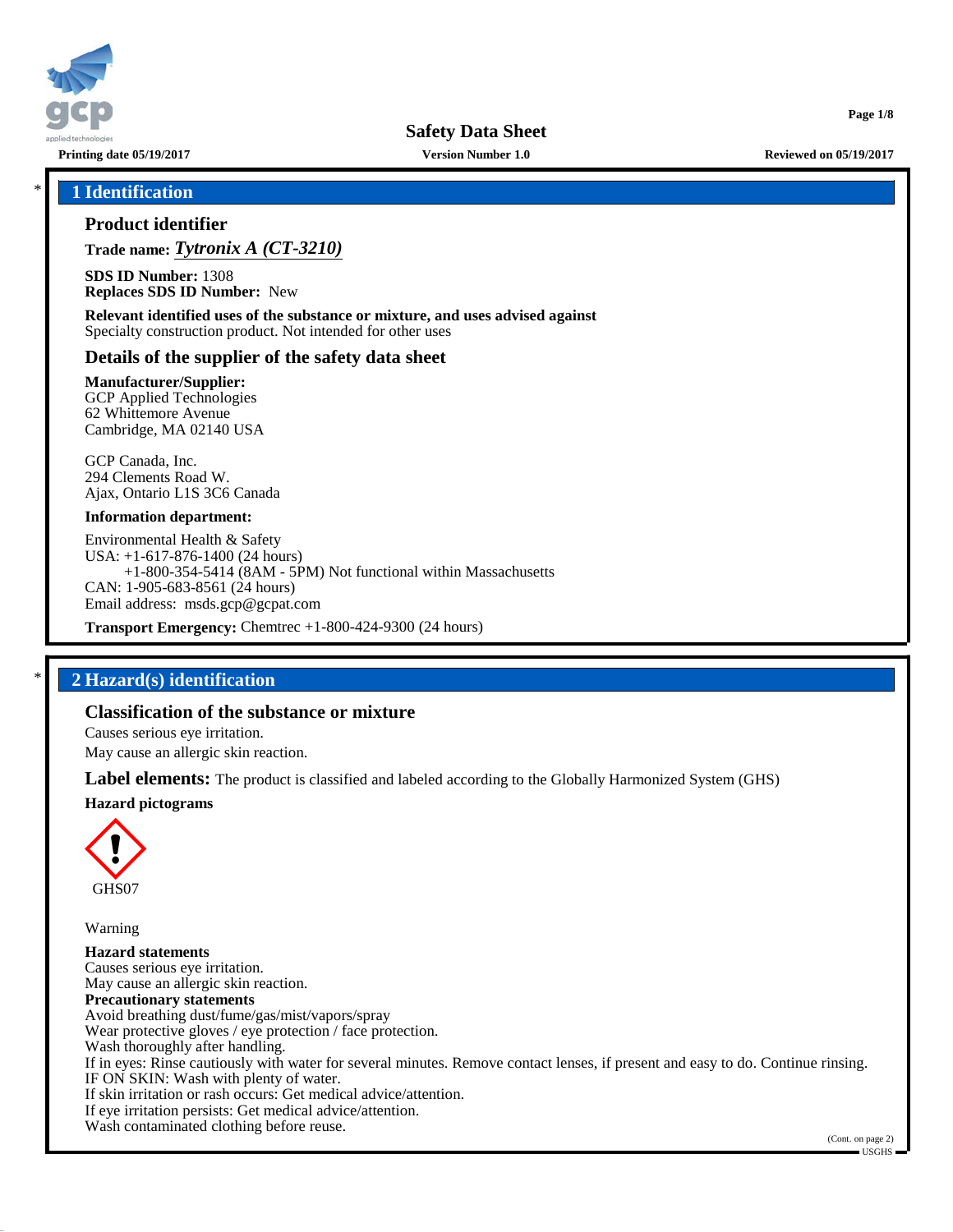**NFPA ratings (scale 0 - 4)**

2 1  $\overline{0}$  $Health = 2$  $Fire = 1$ Reactivity  $= 0$ 

### **HMIS-ratings (scale 0 - 4)**

 HEALTH FIRE **REACTIVITY** 0 2  $\boxed{1}$ 

 $Health = 2$  $Flammability = 1$ Reactivity  $= 0$ 

### **Other hazards**

**Results of PBT and vPvB assessment**

**PBT:** Not applicable. **vPvB:** Not applicable.

### \* **3 Composition/information on ingredients**

### **Chemical characterization: Mixture**

**Description:** Mixture of the hazardous substance(s) listed below with additional nonhazardous ingredients.

| <b>Hazardous components:</b> |                                                  |               |  |
|------------------------------|--------------------------------------------------|---------------|--|
|                              | $57-50-1$ Sucrose                                | 10-20%        |  |
|                              | 25322-68-3 Polyethylene glycol                   | 10-20%        |  |
|                              | 102-71-6 Triethanolamine                         | $5 - 10%$     |  |
|                              | 14960-06-6 Sodium lauryliminodipropionate        | $1.0 - 3.0\%$ |  |
|                              | 9004-82-4 Lauryl ether sulfate, sodium salt      | $1.0 - 3.0\%$ |  |
|                              | 68585-34-2 Sodium alkyl ether sulphate           | $1.0 - 3.0\%$ |  |
|                              | 26172-55-4 5-chloro-2-methyl-2H-isothiazol-3-one | $0.0 - 0.1\%$ |  |
|                              |                                                  |               |  |

**Additional information:** Non-hazardous ingredients may be listed in Section 15; Right-To-Know disclosure.

### \* **4 First-aid measures**

#### **Description of first aid measures**

**General information:** Get medical advice/attention if you feel unwell.

#### **After inhalation:**

Supply fresh air. If required, provide artificial respiration. Keep patient warm. Consult doctor if symptoms persist.

#### **After skin contact:**

Immediately wash contaminated skin with soap or mild detergent and water. If this chemical soaks clothing, immediately remove clothing and wash skin.

**After eye contact:** Rinse cautiously with water for several minutes.

#### **After swallowing:**

Rinse mouth.

Do NOT induce vomiting.

Never give anything by mouth to an unconscious person.

### **Information for doctor:**

**Most important symptoms and effects, both acute and delayed**

Allergic reactions

### Irritating to eyes.

(Cont. from page 1)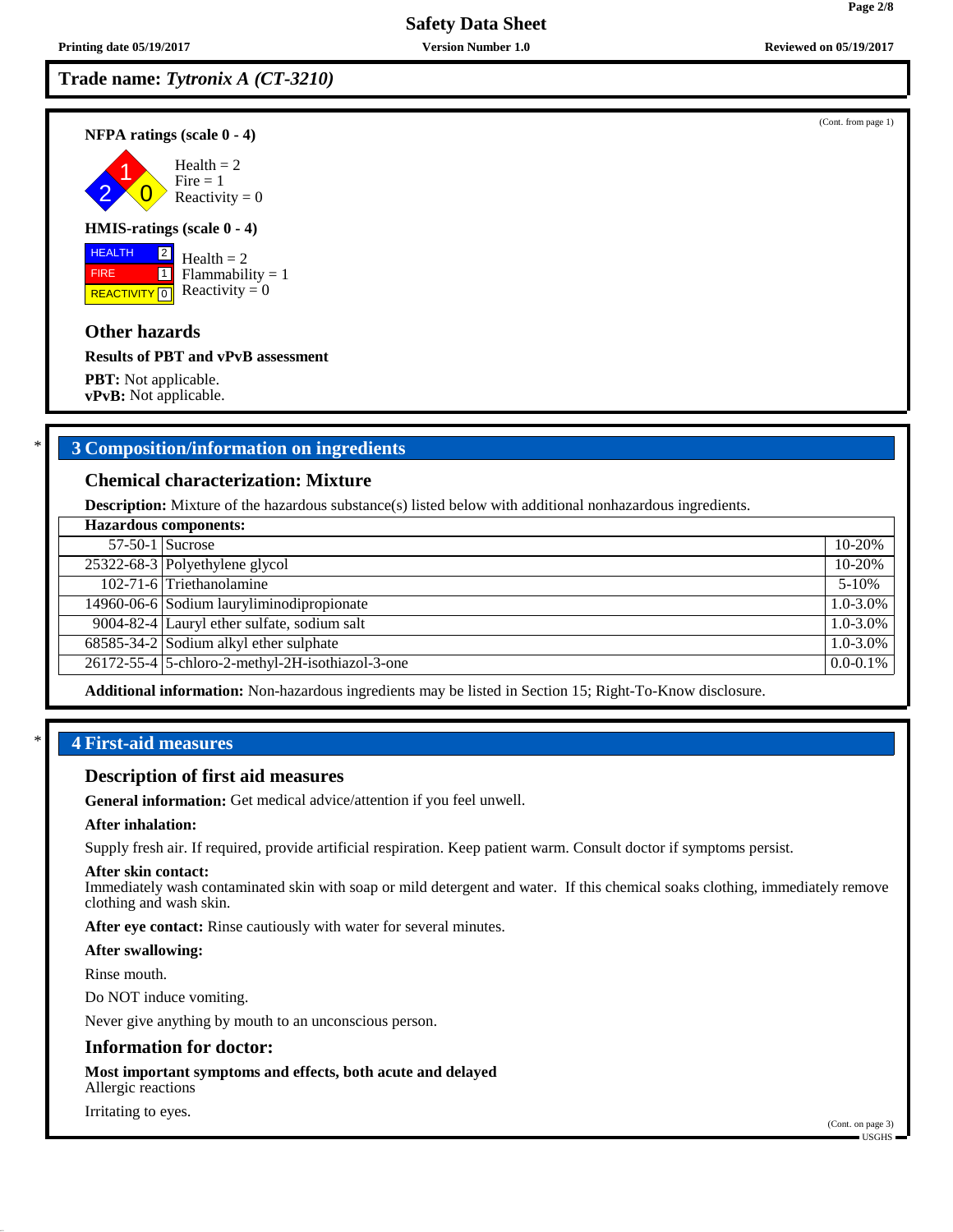(Cont. from page 2)

**Page 3/8**

**Indication of any immediate medical attention and special treatment needed** No further relevant information available.

### \* **5 Fire-fighting measures**

### **Extinguishing media**

**Suitable extinguishing agents:** CO2, extinguishing powder or water spray. Fight larger fires with water spray.

#### **Special hazards arising from the substance or mixture**

Combustion products may include toxic gases such as carbon monoxide and smoke.

#### **Advice for firefighters**

**Protective equipment:** Wear personal protective equipment

**Additional information** Collect contaminated fire fighting water separately. It must not enter the sewage system.

### \* **6 Accidental release measures**

#### **Personal precautions, protective equipment and emergency procedures**

Wear protective equipment. Keep unprotected persons away.

### **Methods and material for containment and cleaning up:**

Contain and/or absorb spill with inert material (i.e. sand, vermiculite) then place in a suitable container.

Dispose contaminated material as waste according to section 13 of the SDS.

#### **Reference to other sections**

See Section 7 for information on safe handling.

See Section 8 for information on personal protection equipment.

See Section 13 for disposal information.

### \* **7 Handling and storage**

#### **Handling:**

#### **Precautions for safe handling**

Open and handle receptacle with care.

Do not breathe dust. Avoid contact with eyes, skin and clothing. Do not take internally. Practice good personal hygiene to avoid ingestion. Use only with adequate ventilation. Wash clothing before reuse. FOR PROFESSIONAL USE ONLY. KEEP OUT OF CHILDREN'S REACH.

Avoid contact with eyes.

**Information about protection against explosions and fires:** No special measures required.

#### **Conditions for safe storage, including any incompatibilities**

**Storage:**

**Information about storage in one common storage facility:** No special measures required.

**Further information about storage conditions:** Keep receptacle tightly sealed.

(Cont. on page 4)  $\blacksquare$  USGHS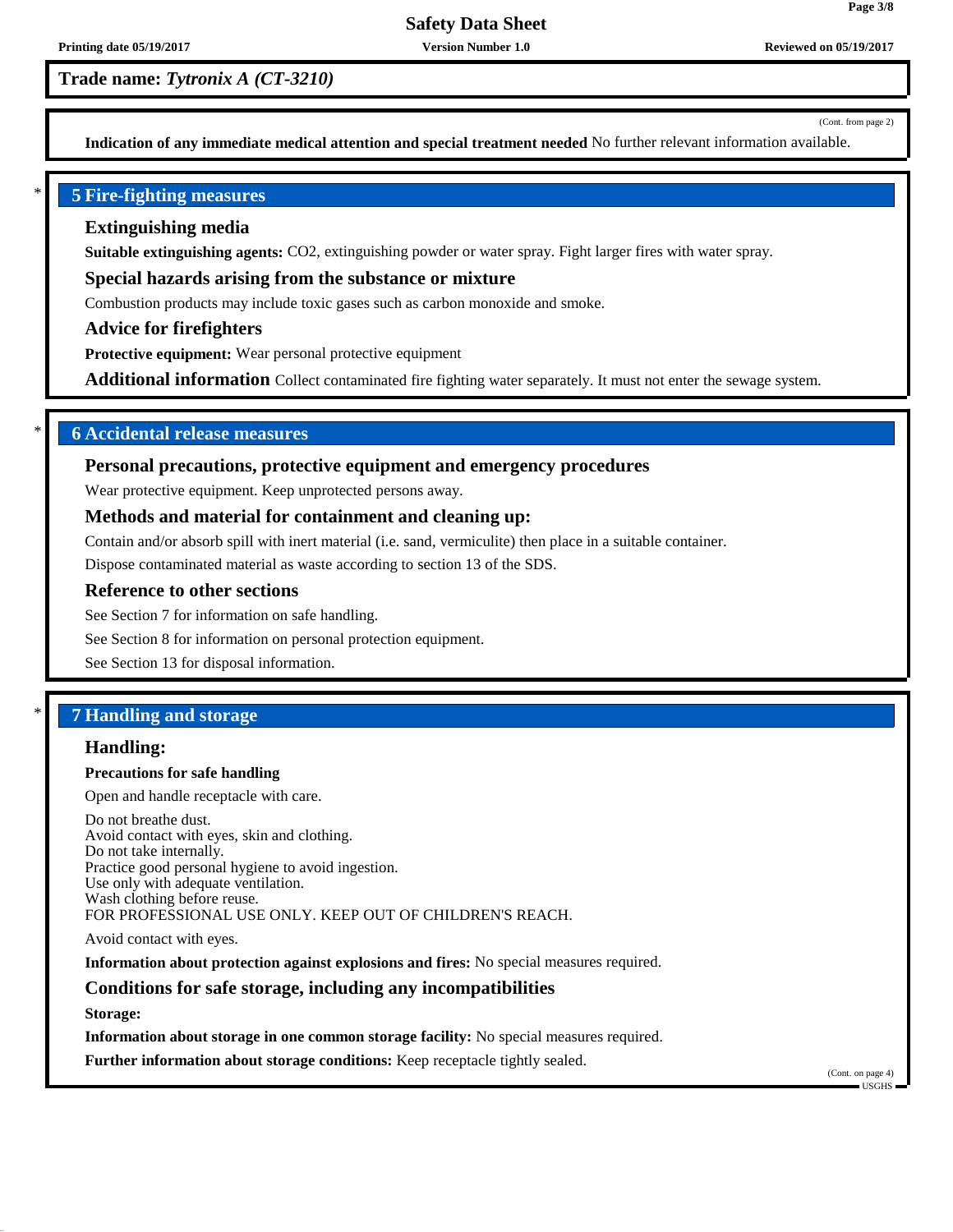**Trade name:** *Tytronix A (CT-3210)*

**Specific end use(s)** No further relevant information available.

### \* **8 Exposure controls/personal protection**

**Additional information about design of technical systems:** No further data; see item 7.

#### **Control parameters**

| Components with limit values that require monitoring at the workplace: |                                                                                                |  |
|------------------------------------------------------------------------|------------------------------------------------------------------------------------------------|--|
| <b>57-50-1 Sucrose</b>                                                 |                                                                                                |  |
| PEL (USA)                                                              | Long-term value: $15*5**mg/m3$<br>*total dust **respirable fraction                            |  |
| REL (USA)                                                              | Long-term value: $10^*$ 5 <sup>**</sup> mg/m <sup>3</sup><br>*total dust **respirable fraction |  |
| TLV (USA)                                                              | Long-term value: $10 \text{ mg/m}^3$                                                           |  |
| 25322-68-3 Polyethylene glycol                                         |                                                                                                |  |
|                                                                        | WEEL (USA) Long-term value: $10 \text{ mg/m}^3$<br>$(H)$ ; $MW > 200$                          |  |
| 102-71-6 Triethanolamine                                               |                                                                                                |  |
| TLV (USA)                                                              | Long-term value: $5 \text{ mg/m}^3$                                                            |  |
|                                                                        |                                                                                                |  |

**Additional information:** The lists that were valid during the creation were used as basis.

### **Exposure controls**

**Personal protective equipment:**

**General protective and hygienic measures:** The usual precautionary measures for handling chemicals should be followed.

#### **Breathing equipment:**

Control exposure to ingredients with workplace control parameters if mentioned above. If no ingredients are listed, respiratory protection is generally not required.

If exposure limits are listed and may be exceeded, use approved respiratory protective equipment and filter type appropriate for the listed ingredients. (NIOSH, CEN, etc.).

**Protection of hands:** Gloves should be worn to prevent skin contact and should be impermeable and resistant to the product.

**Material of gloves** Rubber or other impervious gloves should be worn to prevent skin contact.

### **Eye protection:**



Safety glasses with side shield protection.

Tightly sealed goggles



A face shield should also be worn if there is potential exposure to splash or spray.

#### **Body protection:**

Use personal protective equipment as required.

Take off contaminated clothing.

 USGHS (Cont. on page 5)

**Page 4/8**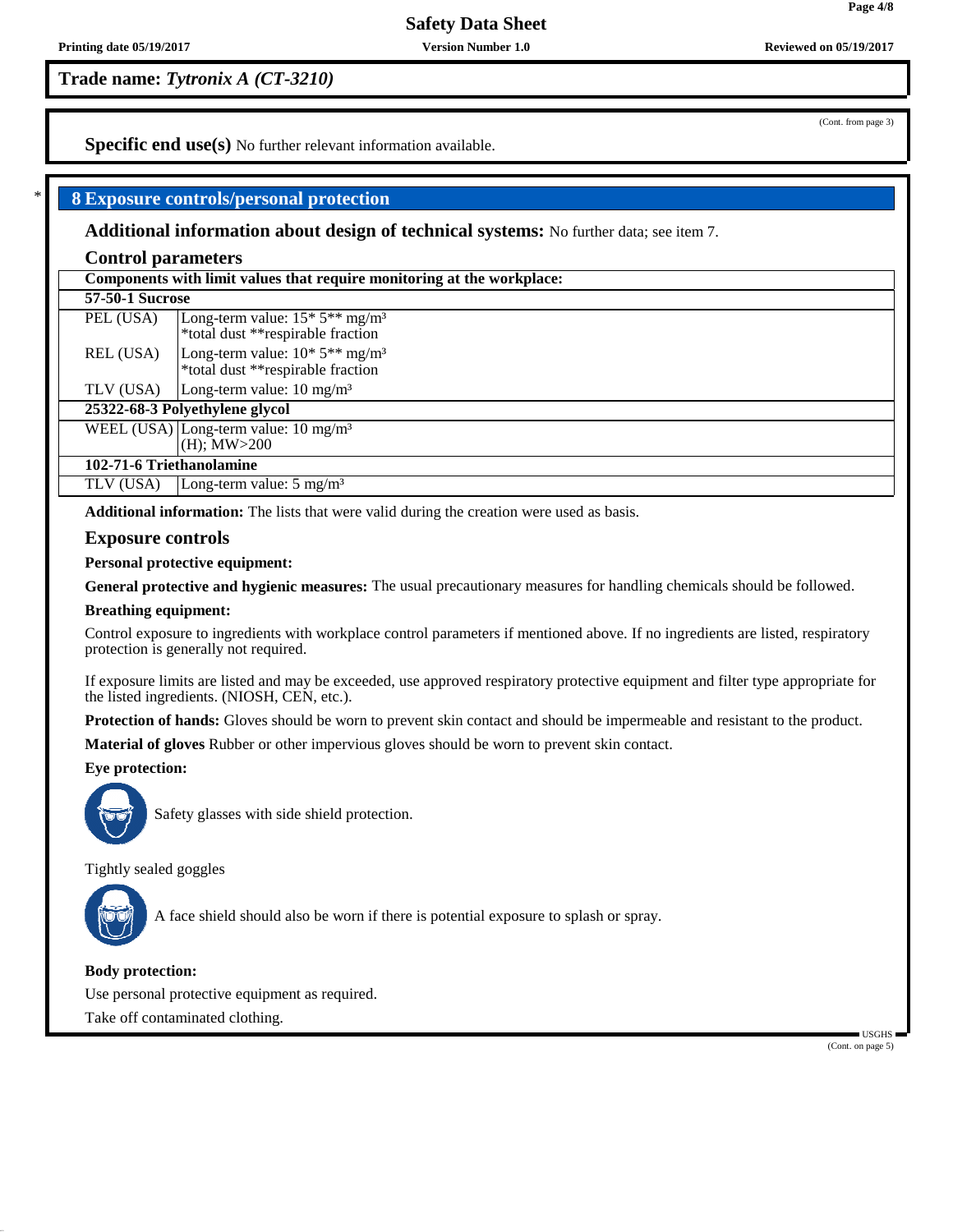(Cont. from page 4)

**Page 5/8**

| <b>9 Physical and chemical properties</b>                |                                                 |  |  |  |
|----------------------------------------------------------|-------------------------------------------------|--|--|--|
| Information on basic physical and chemical properties    |                                                 |  |  |  |
| <b>General Information</b>                               |                                                 |  |  |  |
| Appearance:                                              |                                                 |  |  |  |
| Form:                                                    | Powder                                          |  |  |  |
| Color:                                                   | <b>Black</b>                                    |  |  |  |
| Odor:                                                    | <b>Odorless</b>                                 |  |  |  |
| Odor threshold:                                          | Not applicable.                                 |  |  |  |
| $pH-value$ (~):                                          | Not applicable.                                 |  |  |  |
| <b>Change in condition</b>                               |                                                 |  |  |  |
| <b>Melting point/Melting range:</b>                      | Undetermined.                                   |  |  |  |
| <b>Boiling point/Boiling range:</b>                      | 100 °C (212 °F)                                 |  |  |  |
| <b>Flash point:</b>                                      | 101 °C (214 °F)                                 |  |  |  |
| <b>Flammability (solid, gaseous):</b>                    | Not determined.                                 |  |  |  |
| <b>Decomposition temperature:</b>                        | Not applicable under normal storage conditions. |  |  |  |
| Auto igniting:                                           | Product is not self-igniting.                   |  |  |  |
| Danger of explosion:                                     | Product does not present an explosion hazard.   |  |  |  |
| <b>Explosion limits:</b>                                 |                                                 |  |  |  |
| Lower:                                                   | Not applicable.                                 |  |  |  |
| <b>Upper:</b>                                            | Not applicable.                                 |  |  |  |
| VOC Content (max):                                       | Not applicable.                                 |  |  |  |
| Vapor pressure:                                          | Not applicable.                                 |  |  |  |
| Density: $(\sim)$                                        | Not determined.                                 |  |  |  |
| <b>Relative density</b>                                  | Not determined.                                 |  |  |  |
| <b>Vapor density</b>                                     | Not applicable.                                 |  |  |  |
| <b>Evaporation</b> rate                                  | Not applicable.                                 |  |  |  |
| Solubility in / Miscibility with                         |                                                 |  |  |  |
| Water:                                                   | Not miscible or difficult to mix.               |  |  |  |
| Partition coefficient (n-octanol/water): Not determined. |                                                 |  |  |  |
| Viscosity:                                               |                                                 |  |  |  |
| Dynamic:                                                 | Not applicable.                                 |  |  |  |
| Kinematic:                                               | Not applicable.                                 |  |  |  |
| Molecular weight                                         | Not applicable.                                 |  |  |  |
| <b>Other information</b>                                 | No further relevant information available.      |  |  |  |

# **10 Stability and reactivity**

**Reactivity** Stable under normal conditions.

**Chemical stability**

**Thermal decomposition:** No decomposition if used according to specifications.

**Possibility of hazardous reactions** No further relevant information available.

**Conditions to avoid** No further relevant information available.

**Incompatible materials:** No further relevant information available.

**Hazardous decomposition products:** Carbon monoxide and carbon dioxide

 USGHS (Cont. on page 6)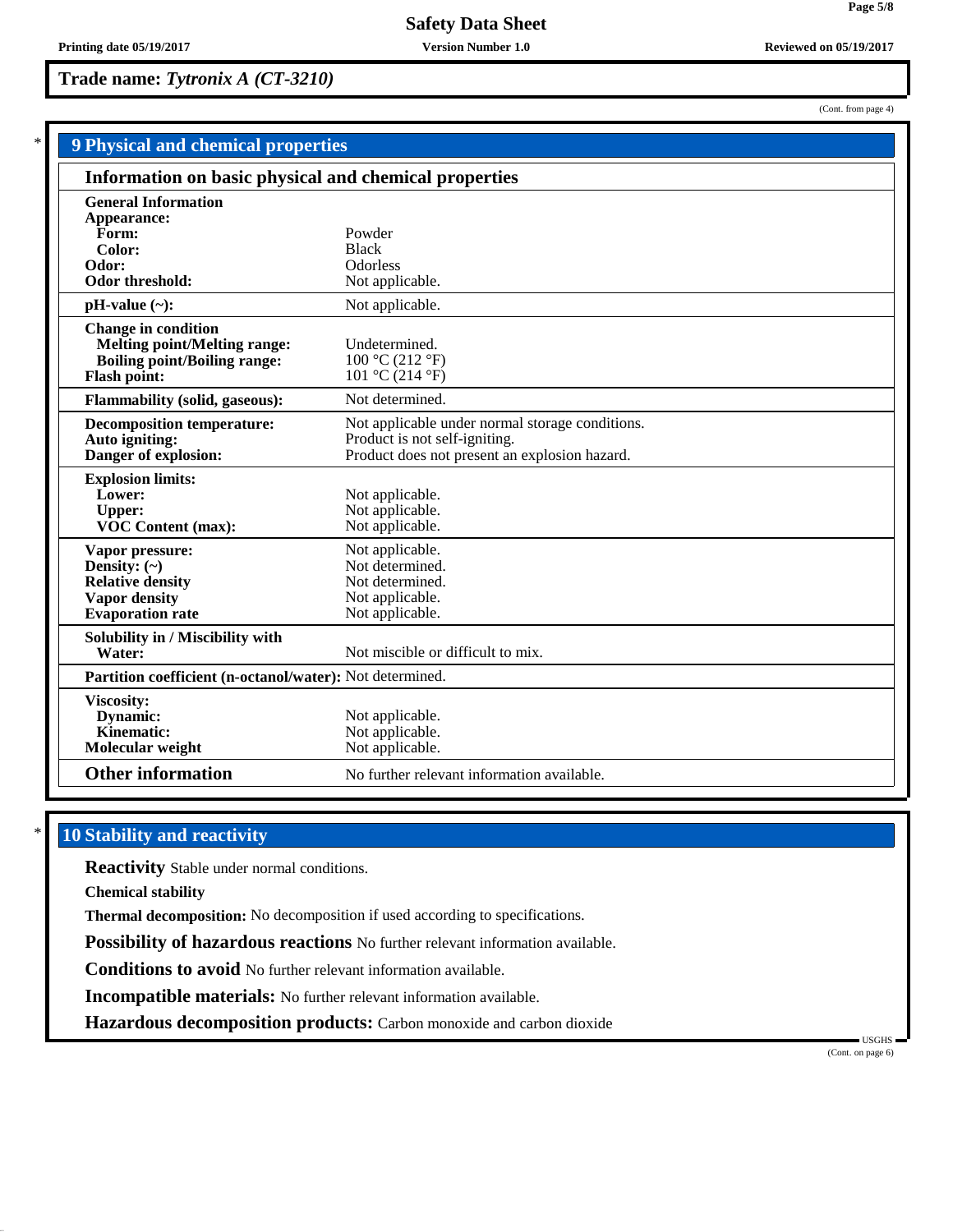(Cont. from page 5)

|             | 11 Toxicological information    |                                                                                                                                                                          |   |  |  |
|-------------|---------------------------------|--------------------------------------------------------------------------------------------------------------------------------------------------------------------------|---|--|--|
|             |                                 | <b>Information on toxicological effects</b>                                                                                                                              |   |  |  |
|             | <b>Acute toxicity:</b>          |                                                                                                                                                                          |   |  |  |
|             |                                 | LD/LC50 values relevant for classification:                                                                                                                              |   |  |  |
|             |                                 | 25322-68-3 Polyethylene glycol                                                                                                                                           |   |  |  |
| Dermal LD50 |                                 | $\sqrt{30000}$ mg/kg (rat)                                                                                                                                               |   |  |  |
|             | LD50                            | $>$ 20000 mg/kg (rabbit)                                                                                                                                                 |   |  |  |
|             | 102-71-6 Triethanolamine        |                                                                                                                                                                          |   |  |  |
| Oral        | LD <sub>50</sub>                | 5300 mg/kg (guinea pig)                                                                                                                                                  |   |  |  |
|             |                                 | $6400$ mg/kg (rat - male)                                                                                                                                                |   |  |  |
| Dermal LD50 |                                 | $>10000$ mg/kg (rabbit)                                                                                                                                                  |   |  |  |
|             |                                 | LC50, 96h $11800$ mg/l (fish)                                                                                                                                            |   |  |  |
|             | <b>Primary irritant effect:</b> |                                                                                                                                                                          |   |  |  |
|             |                                 | on the skin: No irritating effect expected                                                                                                                               |   |  |  |
|             |                                 | on the eye: Causes serious eye irritation.                                                                                                                               |   |  |  |
|             |                                 | inhalation: No irritating effect expected                                                                                                                                |   |  |  |
|             |                                 | Sensitization: May cause an allergic skin reaction.                                                                                                                      |   |  |  |
|             |                                 | <b>Additional toxicological information:</b>                                                                                                                             |   |  |  |
|             | 102-71-6 Triethanolamine        |                                                                                                                                                                          |   |  |  |
|             |                                 | NOEC/NOEL 16 mg/l (crustaceans) (Chronic NOEC)                                                                                                                           |   |  |  |
|             | <b>Carcinogenic categories</b>  |                                                                                                                                                                          |   |  |  |
|             |                                 | <b>IARC</b> (International Agency for Research on Cancer) Human Carcinogenicity:<br>Group 1- Positive, Group 2A- Probable, Group 2B- Possible, Group 3- Not Classifiable |   |  |  |
|             | 102-71-6 Triethanolamine        |                                                                                                                                                                          | 3 |  |  |
|             |                                 | <b>NTP (National Toxicology Program)</b><br>K-Known to be carcinogenic, $\breve{R}$ -May reasonably be anticipated to be carcinogenic                                    |   |  |  |
|             |                                 | None of the ingredients is listed.                                                                                                                                       |   |  |  |
|             |                                 | <b>OSHA-Ca (Occupational Safety &amp; Health Administration)</b>                                                                                                         |   |  |  |
|             |                                 | None of the ingredients is listed.                                                                                                                                       |   |  |  |

# **12 Ecological information**

#### **Toxicity**

**Aquatic toxicity:**

**102-71-6 Triethanolamine**

EC50, 72h 512 mg/l (algae)

EC50, 48h 609.88 mg/l (daphnia magna)

Persistence and degradability No further relevant information available.

### **Behavior in environmental systems:**

**Bioaccumulative potential** No further relevant information available.

**Mobility in soil** No further relevant information available.

### **Additional ecological information:**

**General notes:** Do not allow undiluted product or large quantities of it to reach ground water, water course or sewage system.

### **Results of PBT and vPvB assessment**

**PBT:** Not applicable.

(Cont. on page 7) USGHS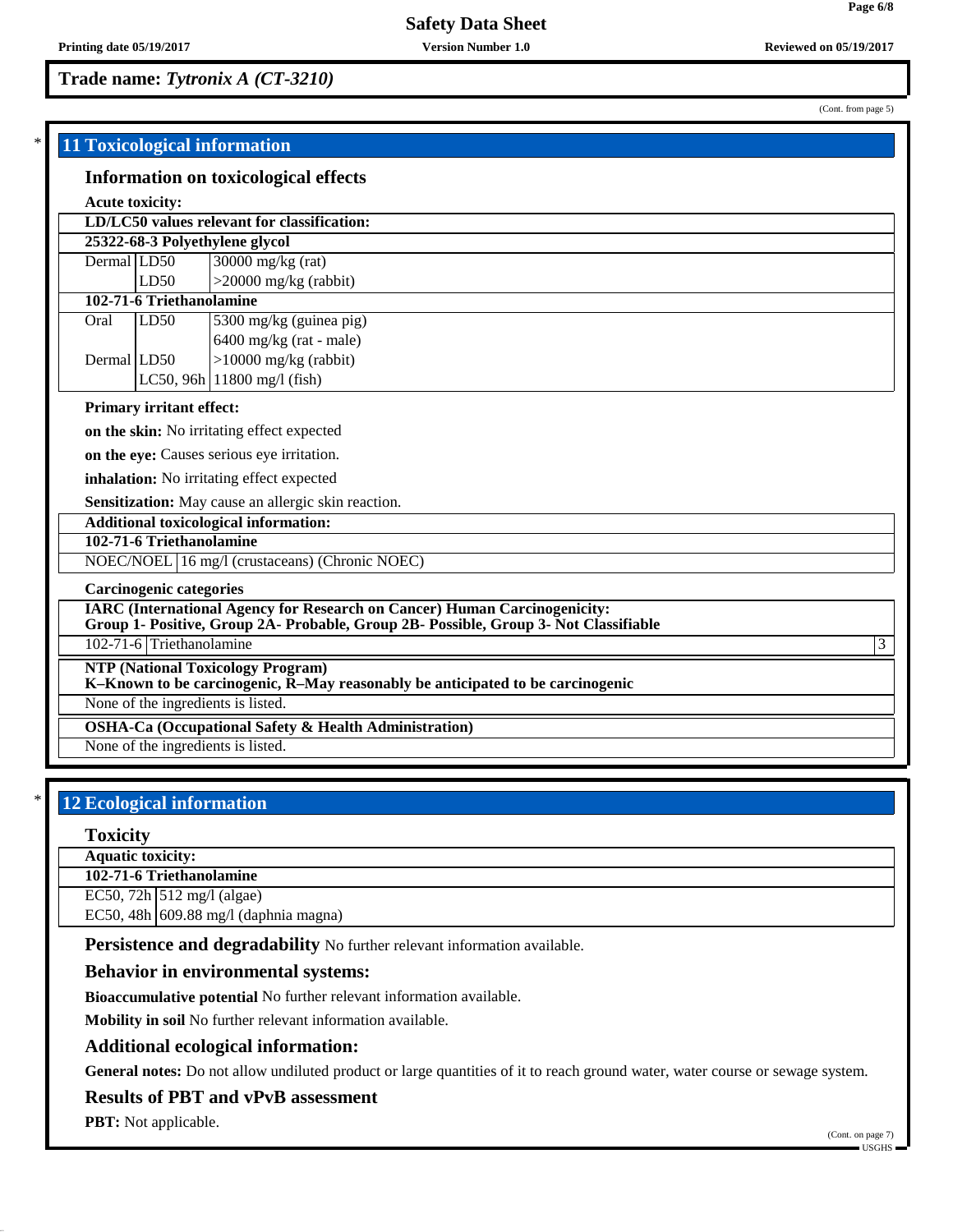**Printing date 05/19/2017 Version Number 1.0 Reviewed on 05/19/2017**

**Trade name:** *Tytronix A (CT-3210)*

(Cont. from page 6)

**vPvB:** Not applicable.

**Other adverse effects** No further relevant information available.

**13 Disposal considerations** 

## **Disposal methods:**

Consult all regulations (federal, state, provincial, local) or a qualified waste disposal firm when characterizing product for disposal. Dispose of waste in accordance with all applicable regulations.

**Recommendation:**



Must not be disposed of together with household garbage. Do not allow product to reach sewage system.

### **Uncleaned packagings:**

**Recommendation:** Dispose of contents/container in accordance with local/regional/national/international regulations.

| <b>14 Transport information</b>                           |                 |  |  |  |
|-----------------------------------------------------------|-----------------|--|--|--|
| <b>UN-Number</b><br>DOT, IMDG, IATA                       | Not applicable. |  |  |  |
| UN proper shipping name<br>DOT, IMDG, IATA                | Not applicable. |  |  |  |
| <b>Transport hazard class(es)</b>                         |                 |  |  |  |
| DOT, IMDG, IATA<br><b>Class</b>                           | Not applicable. |  |  |  |
| <b>Packing group</b><br>DOT, IMDG, IATA                   | Not applicable. |  |  |  |
| <b>Environmental hazards:</b><br><b>Marine pollutant:</b> | N <sub>0</sub>  |  |  |  |
| <b>Special precautions for user Not applicable.</b>       |                 |  |  |  |
| <b>Transport/Additional information:</b>                  |                 |  |  |  |
| <b>DOT</b><br><b>Remarks:</b>                             | Not Regulated.  |  |  |  |
| <b>IMDG</b><br><b>Remarks:</b>                            | Not Regulated.  |  |  |  |
| <b>IATA</b><br><b>Remarks:</b>                            | Not Regulated.  |  |  |  |
| <b>UN</b> "Model Regulation":                             | Not applicable. |  |  |  |

# **15 Regulatory information**

**SARA (Superfund Amendments and Reauthorization Act)**

**Section 302/304 (extremely hazardous substances):**

None of the ingredients is listed.

**Section 313 Reportable Ingredients (Chemicals present below reporting threshold are exempt):**

None of the ingredients is listed.

(Cont. on page 8)